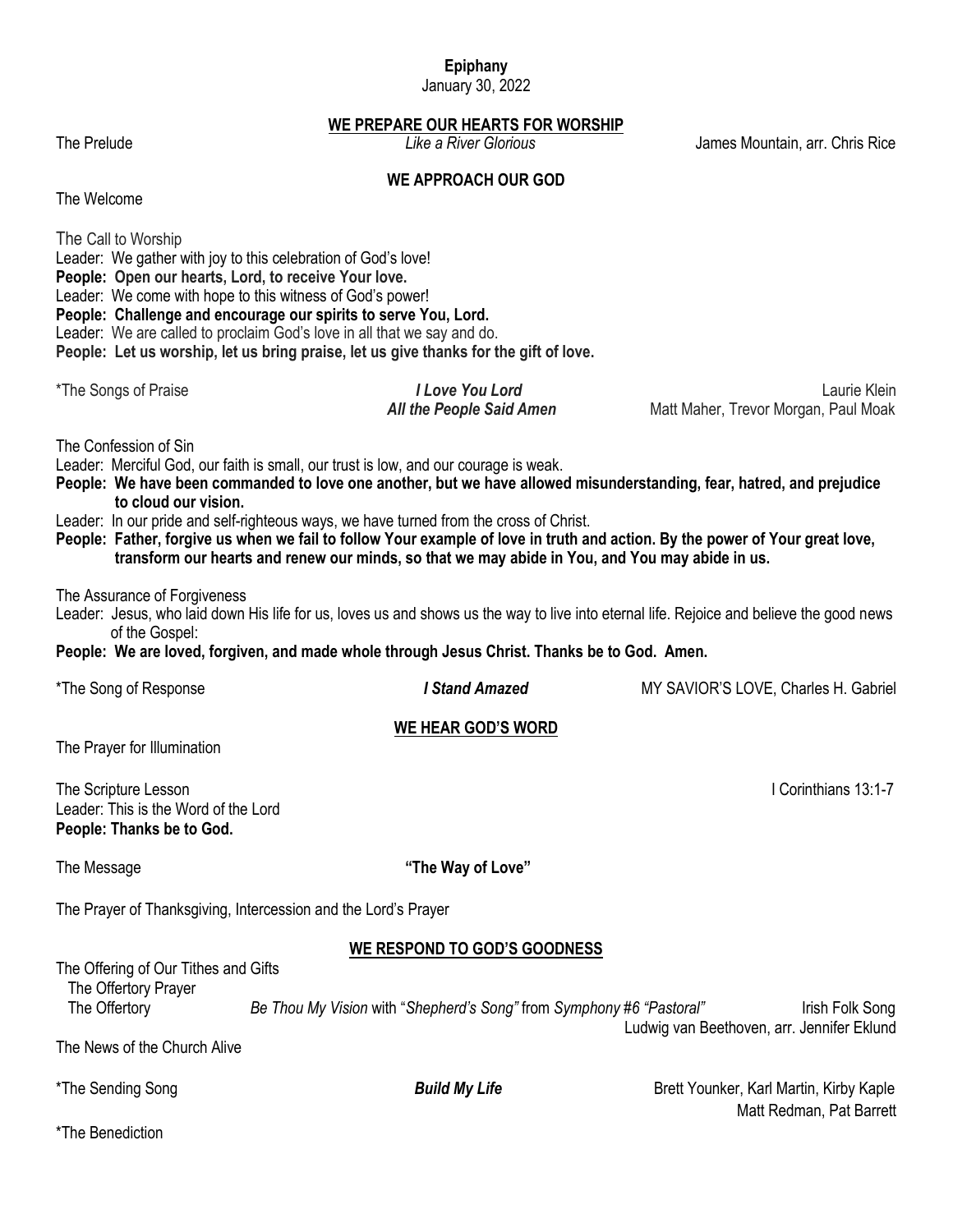\*All who are able, please stand

**Worship Leaders:** Preaching – Jeff Watson; Liturgist – Kevin Meyer; Organist – Beth Sweers; Youth Singers; Praise team

#### **Please follow our church social media pages**:

Instagram: frcgrandville Facebook: First Reformed Church

#### **Stewardship Update:**

| January 16 Collection Plate<br>Online Giving:<br>Total Offering:                                           | 7,724.00<br>4,277.00<br>12,001.00        |
|------------------------------------------------------------------------------------------------------------|------------------------------------------|
| Average weekly offering needed<br>to make 2022 budget<br>2022 Annual budget<br>Text to Give - 616-208-4301 | \$18,258.00<br>\$949,429.00              |
| Year end accounting 2021<br>Total income<br>Total expense<br>Net surplus                                   | \$828,260.00<br>\$818,814.00<br>9,446.00 |

**SPECIAL OFFERING:** The special offering for the rebuilding of our partner church in Brazil was generous! We have received \$5,419.00 as of January 26. The deacons have authorized keeping that special offering opportunity open until the end of January for those who didn't have a chance to participate. PLEASE CLEARLY MARK ANY GIFTS FOR THIS SPECIAL OFFERING TO MAKE SURE THE FUNDS GO TO THE RIGHT PLACE.

# **TODAY'S HAPPENINGS**

# **Sunday Children's Programming Schedule:**

## **3rd, 4th and 5th Sunday of the month**:

Nursery ages - can be dropped off in the nursery when you arrive & picked up after the worship service. Ages 3 years – Kindergarten can be dropped off in room #113 South when you arrive and picked up after the worship service. 1st Grade-5th Grade can be dropped off in the downstairs Assembly Room AFTER the worship service & picked up at 11:30 am

Middle School (6<sup>th</sup> – 8<sup>th</sup> grades) & High School (9th - 12th grades) Bible study meets in the Youth Lounge following worship. Donuts provided.

**No Middle School youth group** today because of the winter retreat.

**High School youth group** meets on Sundays from 6:30pm - 8:00pm in the Youth gym. **TONIGHT** meet in the Youth Lounge for pizza and then go sledding. Bring your own sled.

#### **YOUTH HAPPENINGS**

**Young Life** (9<sup>th</sup>-12<sup>th</sup> grade) – meets Monday, January 31, at 7:27pm at church. Questions? Contact Jon Hull at [jon@firstgrandville.org](mailto:jon@firstgrandville.org) or 517-803-5686.

WyldLife (7<sup>th</sup>-8<sup>th</sup> grade) – Starting February 1 they meet the 1<sup>st</sup> & 3<sup>rd</sup> Tuesdays of the month in the Family Life Center. Contact Paige Corfixsen – 616-710-0865 or Emma Kukla – 616-666-4811 with questions.

#### **YOUTH HAPPENINGS**

**High School Winter Retreat –** Spring Hill – February 18 - 20. Cost is \$155. Email Jeff if you are interested - [jeffw@firstgrandville.org](mailto:jeffw@firstgrandville.org)

#### **Youth Mission Trip fundraisers:**

- **Pop can drive**  There will be a labeled trash can in the Youth Lounge all year for you to drop off your empty cans.
- **FOCUS dinner fundraiser**  February 23 from 5:30 to 6:30.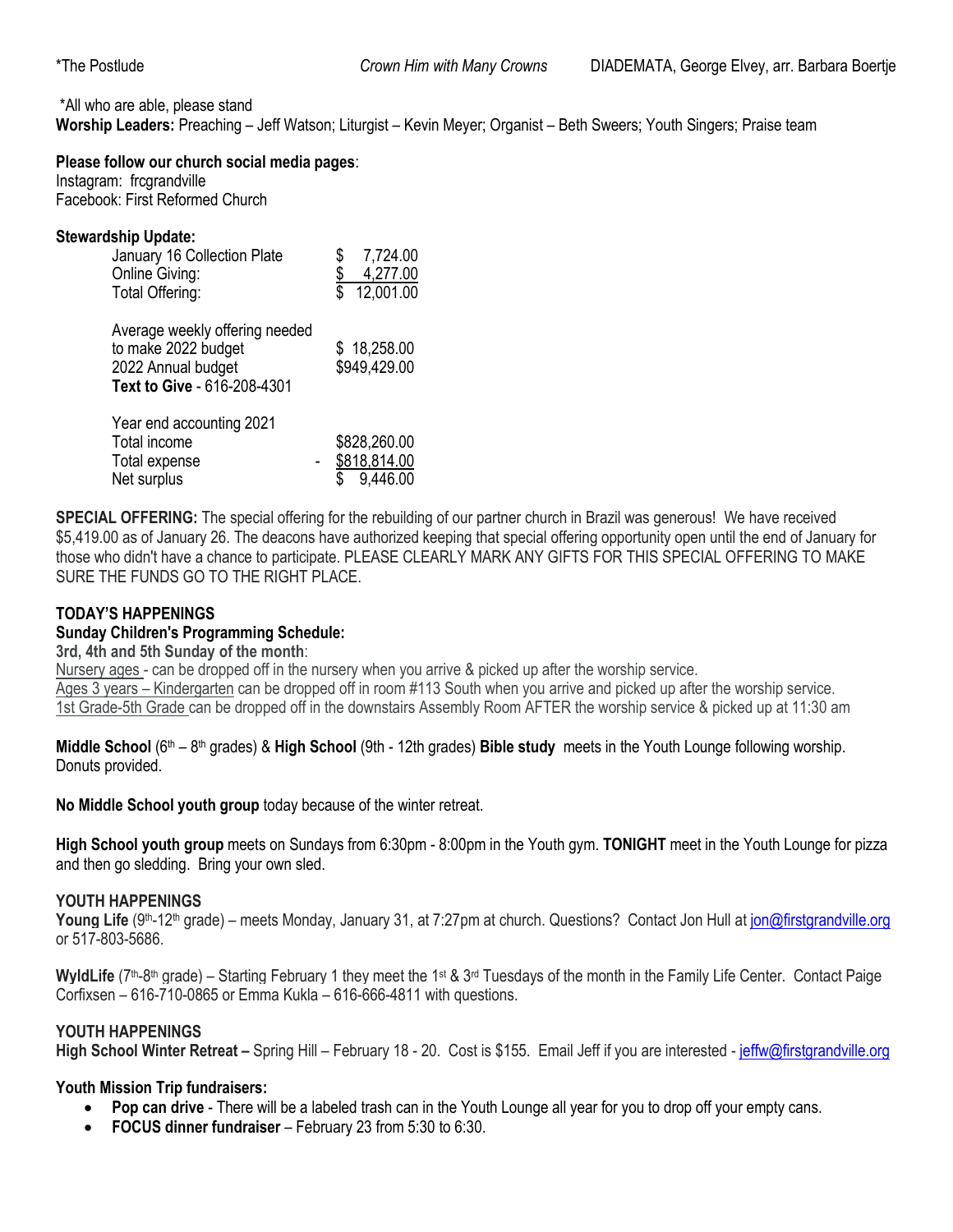#### **OTHER HAPPENINGS**

**Anna Circle** – meets the 2nd and 4th Tuesdays of the month from 9:30am – 11:00am in the upstairs small adult ed room. We are studying the book *Winning the War in Your Mind.*

**Esther Circle** – meets thisTuesday, February 1, at 9:30am in the upstairs adult ed room. We are studying lesson 4.

**Women in the Word** – meets Wednesday mornings at 9:30am in the upstairs adult ed room. The study for this week includes pages 262-272. Questions? Call Marilyn Stelma – 616-450-6008

**Men's Bible Study** meets on the second and fourth Thursday of each month at 2:30 PM. We meet at Marge's Donut Den, 1751 28th St., Wyoming, MI. Our leaders are David Bast and Mark Davis. All are welcome!

**Bells of Joy –** Tuesdays, 6:30pm

**Chancel Choir** – Wednesdays, 7:00 – 8:00pm

**FOCUS** – will resume this Wednesday, February 2 - Dinner (with covid protocol) begins at 5:30 PM. Classes for kids and adults begin at 6:30pm. Chancel choir meets from 7:00-8:00pm. Masks will be encouraged throughout the evening as we begin gathering in close quarters. We will begin a new adult ed class (taught by Pastor Bud) titled "**G**O **E**AT **P**OP **C**ORN" (a 7 week study of Galatians, Ephesians, Philippians, and Colossians) which starts at 6:30 PM on Wednesdays.

#### **OPPORTUNITIES TO GIVE**

**Hand2hand** – We are taking non-perishable food donations for hand2hand. These items need to be in individual packets. Items needed are: popcorn packets, trail mix, pudding snack packs, granola bars, fruit snacks, applesauce/fruit cups, crackers, pretzels, goldfish crackers, anny bagged snack, meat sticks, instant cereal, instant mac n cheese, soup, chocolate ready to go protein milk from Costco (Fairlife). There is a box in the narthex to place your donations. Thank you!

**Food pantry needs** – Pancake mix and syrup, canned meats, cake mix and frosting, muffin mix, and spaghetti sauce. You may drop these items off in the grocery cart located in the Activity Center.

**LaCasa needs** - Jose and Franciel Rivas (pastoring the LaCasa ministry here at FRC) have welcomed Franciel's cousin Edisamar and husband Nelson to live with them as new immigrants from Venezuela. They will be helping the LaCasa ministry with their musical gifts as they seek work visas from immigration. (This couple was part of Jose's team while church-planting in Venezuela). Our new immigrant friends, Nelson & Edisamar Perozo Camacho, have some immediate needs for:

1. Toiletries- shampoo, toothpaste, deodorant, shaving cream, razors, body wash, lotion

2. Gift cards to Meijer, Old Navy, Target, or Kohl's for clothing (specific sizes available through Heidi Smitley), or gently used clothes or shoes.

3. Tutoring in English and/or opportunities to practice conversational English

4. Jose & Franciel could use a few gas cards (two trips to Detroit for immigration meetings), or grocery gift cards (Aldi & Walmart) as they house our new LaCasa friends.

Nelson & Edisamar would also like to volunteer where needed since they cannot officially be employed until they receive their visas.

#### **FEBRUARY BIRTHDAYS**

| Mary Zomerlei | 85 on the 4                | Bob Verburg  | 83 on the 23rd             |
|---------------|----------------------------|--------------|----------------------------|
| Alice Karsten | 86 on the 9                | Leah Brinks  | 84 on the 25 <sup>th</sup> |
| Dick Robinson | 81 on the 14 <sup>th</sup> | Carolyn Cole | 82 on the 29 <sup>th</sup> |
|               |                            |              |                            |

Chris Bajema (23) Nicole Clark (22) Mike Cline (22) Mark Donker (24) Mary Cook (22) Ron Hasper (24) Ron Hasper (24) Steve DeVette (24) Kelly Kievit (22) Kim Donze (24) **Tim Kooima** (22) Jan Hodges (23) Bryce Lutke (24) Chad Holleman (24) **Anne Potyraj (24)** Anne Potyraj (24) Sue Plasman (24) **Sue Plasman (24)** Justin Stadt (23) Bob Stelma (23) Dan Venema (23) Doug Timmer (22) Tony Williams (23)

| <b>Bob Verburg</b> | 83 on the 2 |
|--------------------|-------------|
| Leah Brinks        | 84 on the 2 |
| Carolyn Cole       | 82 on the 2 |

#### **Elders Deacons**

Vicky Hawken (22) **Abby Kleinheksel (22)** Abby Kleinheksel (22) Heidi Smitley (23) Laura VanHekken (23)